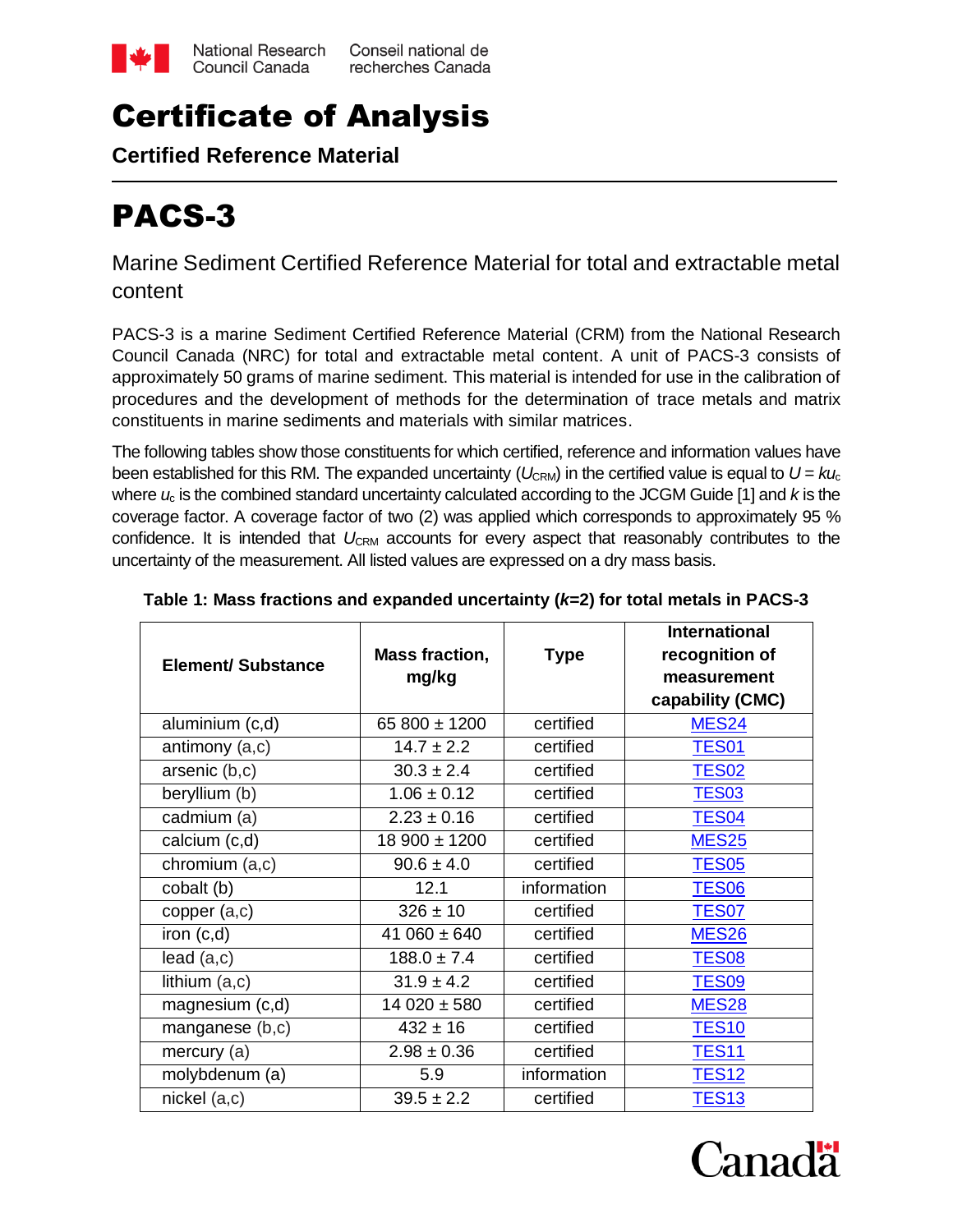| <b>Element/ Substance</b>  | <b>Mass fraction,</b><br>mg/kg | <b>Type</b> | <b>International</b><br>recognition of<br>measurement<br>capability (CMC) |
|----------------------------|--------------------------------|-------------|---------------------------------------------------------------------------|
| phosphorus (c,d)           | $937 \pm 44$                   | certified   | <b>MES30</b>                                                              |
| potassium (c,d)            | $12530 \pm 400$                | certified   | <b>MES27</b>                                                              |
| silicon (d)                | $261000 \pm 34000$             | certified   | <b>MES33</b>                                                              |
| silver (a)                 | $1.10 \pm 0.08$                | reference   | <b>TES15</b>                                                              |
| sodium (c)                 | $35200 \pm 3400$               | certified   | <b>MES29</b>                                                              |
| strontium (a,c)            | $267 \pm 10$                   | certified   | <b>TES16</b>                                                              |
| sulfur (d)                 | $11700 \pm 4400$               | certified   | <b>MES31</b>                                                              |
| tin $(a, c)$               | $22.0 \pm 2.2$                 | certified   | <b>TES18</b>                                                              |
| titanium (c,d)             | $4420 \pm 180$                 | certified   | <b>MES32</b>                                                              |
| uranium (a)                | 2.6                            | information |                                                                           |
| vanadium $(b, c)$          | $129 \pm 8$                    | certified   | <b>TES19</b>                                                              |
| zinc(a,c)                  | $376 \pm 12$                   | certified   | <b>TES20</b>                                                              |
| monobutyltin (as Sn) (e,f) | $1.47 \pm 0.22$                | certified   | <b>TEOMS03</b>                                                            |
| dibutyltin (as Sn) (e,f)   | $0.631 \pm 0.038$              | certified   | <b>TEOMS02</b>                                                            |
| tributyltin (as Sn) (e,f)  | $0.43 \pm 0.06$                | certified   | <b>TEOMS01</b>                                                            |

# **Coding**

The coding refers to the instrumental method of analyte determination.

- **a** Isotope dilution inductively-coupled plasma mass spectrometry (ID-ICP-MS)
- **b** Standard addition inductively-coupled plasma mass spectrometry (ICP-MS)
- **c** Standard addition inductively-coupled plasma atomic emission spectroscopy (ICP-AES)
- **d** Fusion X-ray fluorescence spectroscopy (XRF)
- **e** Isotope dilution gas chromatography ICP-MS (ID-GC-ICP-MS)
- **f** Isotope dilution gas chromatography mass spectrometry (ID-GC-MS)

| Table 2: Reference values and expanded uncertainty $(k=2)$ for extractable mass fraction |
|------------------------------------------------------------------------------------------|
| based on BCR sequential extraction [2] in PACS-3*                                        |

| <b>Element</b> | BCR step 1,<br>mg/kg | BCR step 2,<br>mg/kg | BCR step 3,<br>mg/kg | <b>BCR Residue,</b><br>mg/kg |
|----------------|----------------------|----------------------|----------------------|------------------------------|
| aluminium      | $198 \pm 61$         | $1933 \pm 205$       | $2736 \pm 266$       | $53358 \pm 4401$             |
| antimony       | $0.283 \pm 0.139$    | $0.164 \pm 0.023$    | $0.102 \pm 0.013$    | $9.70 \pm 1.92$              |
| arsenic        | $1.83 \pm 0.43$      | $9.41 \pm 0.97$      | $4.58 \pm 0.39$      | $13.4 \pm 0.7$               |
| beryllium      | $0.071 \pm 0.022$    | $0.131 \pm 0.037$    | $0.078 \pm 0.036$    | $0.538 \pm 0.034$            |
| calcium        | $3427 \pm 35$        | $1783 \pm 34$        | $387 + 127$          | $13031 \pm 1189$             |
| cadmium        | $1.56 \pm 0.16$      | $0.378 \pm 0.052$    | $0.050 \pm 0.009$    | $0.361 \pm 0.071$            |
| chromium       | $0.906 \pm 0.093$    | $5.47 \pm 0.81$      | $17.6 \pm 0.3$       | $51.7 \pm 4.2$               |



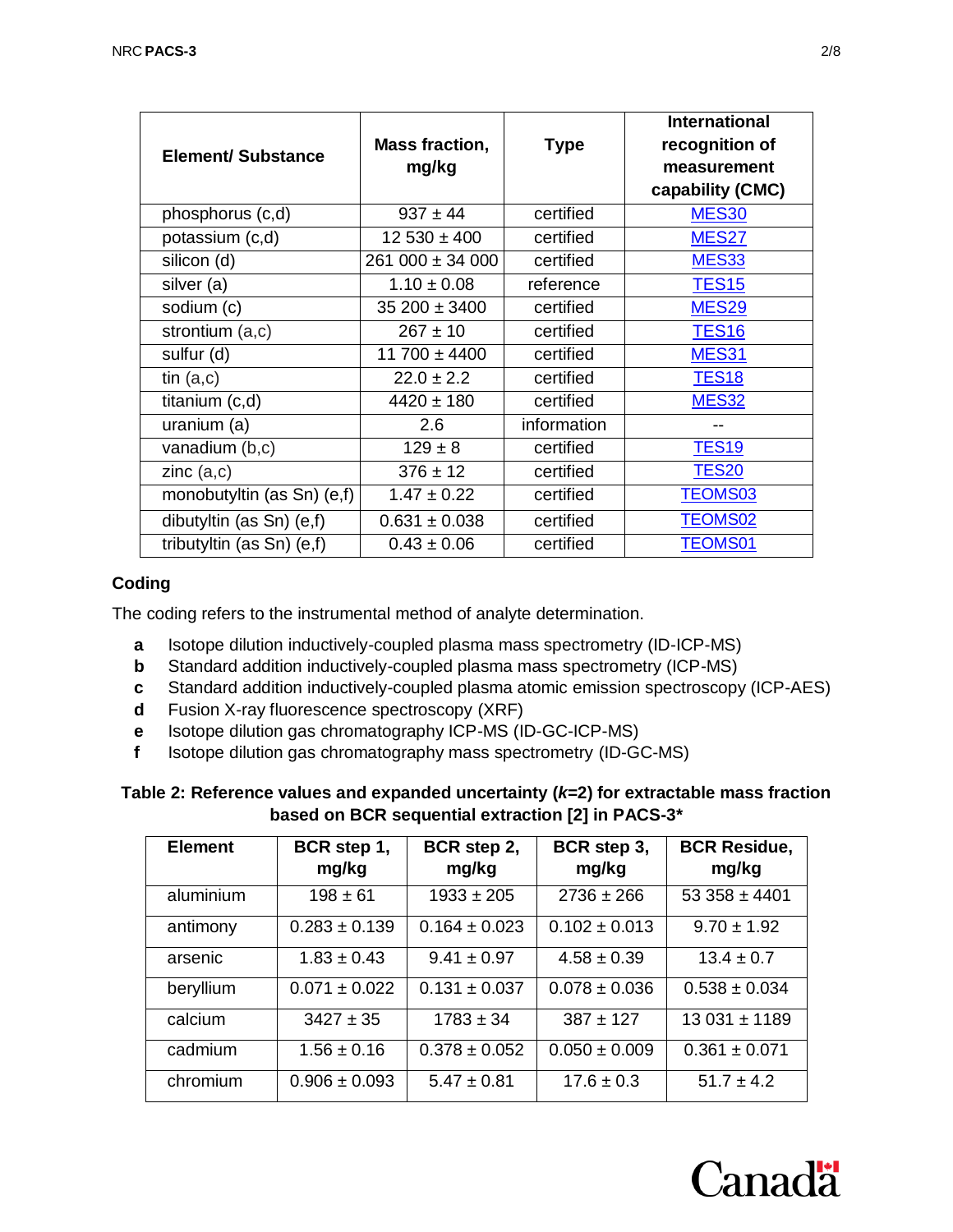| <b>Element</b> | BCR step 1,<br>mg/kg | BCR step 2,<br>mg/kg | BCR step 3,<br>mg/kg      | <b>BCR</b> residue,<br>mg/kg |
|----------------|----------------------|----------------------|---------------------------|------------------------------|
| cobalt         | $0.835 \pm 0.018$    | $1.41 \pm 0.12$      | $1.84 \pm 0.58$           | $11.0 \pm 0.08$              |
| copper         | $56.0 \pm 7.7$       | $69.8 \pm 6.6$       | $124 \pm 16$              | $28.5 \pm 0.4$               |
| iron           | $696 \pm 71$         | $6190 \pm 463$       | $5314 \pm 475$            | $23291 \pm 6583$             |
| lead           | $16.8 \pm 1.8$       | $122 \pm 9$          | $9.48 \pm 4.50$           | $28.3 \pm 4.6$               |
| lithium        | $2.04 \pm 0.61$      | $4.94 \pm 0.58$      | $\frac{4.09 \pm 2.25}{ }$ | $16.8 \pm 0.6$               |
| magnesium      | $2725 \pm 227$       | $973 \pm 59$         | $1513 \pm 5$              | $8300 \pm 836$               |
| manganese      | $18.9 \pm 1.8$       | $30.2 \pm 1.3$       | $43.8 \pm 6.1$            | $277 \pm 24$                 |
| molybdenum     | $0.080 \pm 0.076$    | $0.178 \pm 0.08$     | $0.740 \pm 0.195$         | $3.74 \pm 0.22$              |
| nickel         | $3.30 \pm 0.32$      | $3.93 \pm 0.49$      | $7.02 \pm 0.65$           | $20.4 \pm 1.6$               |
| potassium      | $1267 \pm 29$        | $549 \pm 130$        | $168 \pm 30$              | $9753 \pm 566$               |
| phosphorus     | $13.5 \pm 1.3$       | $588 \pm 38$         | $143 \pm 14$              | $229 \pm 14$                 |
| selenium       | $0.026 \pm 0.010$    | $0.033 \pm 0.002$    | $1.05 \pm 0.25$           | $0.067 \pm 0.012$            |
| sodium         | $18243 \pm 197$      | $473 \pm 22$         | $155 \pm 15$              | $13552 \pm 1988$             |
| strontium      | $30.9 \pm 2.9476$    | $18.7 \pm 5$         | $3.86 \pm 0.38$           | $222 \pm 33$                 |
| sulfur         | $2889 \pm 35$        | $169 \pm 9$          | $8044 \pm 286$            | $570 \pm 66$                 |
| thallium       | $0.027 \pm 0.003$    | $0.116 \pm 0.008$    | $0.092 \pm 0.013$         | $0.285 \pm 0.044$            |
| tin            | $0.118 \pm 0.032$    | $0.268 \pm 0.070$    | $0.215 \pm 0.041$         | $16.5 \pm 2.3$               |
| uranium        | $0.137 \pm 0.035$    | $0.246 \pm 0.063$    | $1.17 \pm 0.31$           | $0.841 \pm 0.160$            |
| vanadium       | $3.95 \pm 0.50$      | $22.3 \pm 1.2$       | $6.27 \pm 1.21$           | $\overline{80.2}$ ± 5.0      |
| zinc           | $204 \pm 2$          | $89.8 \pm 6.7$       | $36.8 \pm 6.5$            | $51.2 \pm 3.5$               |

\*BCR step 1: exchangeable fraction; BCR Step 2: reducible fraction, BCR Step 3: oxidizable fraction, BCR residue: residue from step 3. Full report and data from ref [2].

| Table 3: Reference values and expanded uncertainty ( $k=2$ ) for extractable mass fraction |
|--------------------------------------------------------------------------------------------|
| based on Tessier sequential extraction [3] in PACS-3*                                      |

| <b>Element</b> | <b>Tessier</b><br>step 1,<br>mg/kg | <b>Tessier</b><br>step 2,<br>mg/kg | <b>Tessier</b><br>step 3,<br>mg/kg | <b>Tessier</b><br>step 4,<br>mg/kg | <b>Tessier</b><br>residue,<br>mg/kg |
|----------------|------------------------------------|------------------------------------|------------------------------------|------------------------------------|-------------------------------------|
| antimony       | $0.046 \pm 0.016$                  | $0.223 \pm 0.009$                  | $0.442 \pm 0.399$                  | $0.079 \pm 0.049$                  | $13.0 \pm 1.3$                      |
| arsenic        | $0.093 \pm 0.034$                  | $0.363 \pm 0.016$                  | $10.0 \pm 0.2$                     | $1.87 \pm 0.25$                    | $18.5 \pm 3.9$                      |
| beryllium      | < 0.004                            | $0.032 \pm 0.004$                  | $0.176 \pm 0.05$                   | $0.030 \pm 0.002$                  | $0.750 \pm 0.035$                   |
| cadmium        | < 0.02                             | $1.18 \pm 0.33$                    | $0.910 \pm 0.356$                  | $0.085 \pm 0.078$                  | $0.098 \pm 0.06$                    |
| chromium       | $0.133 \pm 0.056$                  | $0.917 \pm 0.213$                  | $20.8 \pm 2.3$                     | $11.6 \pm 1.9$                     | $66.1 \pm 8.5$                      |

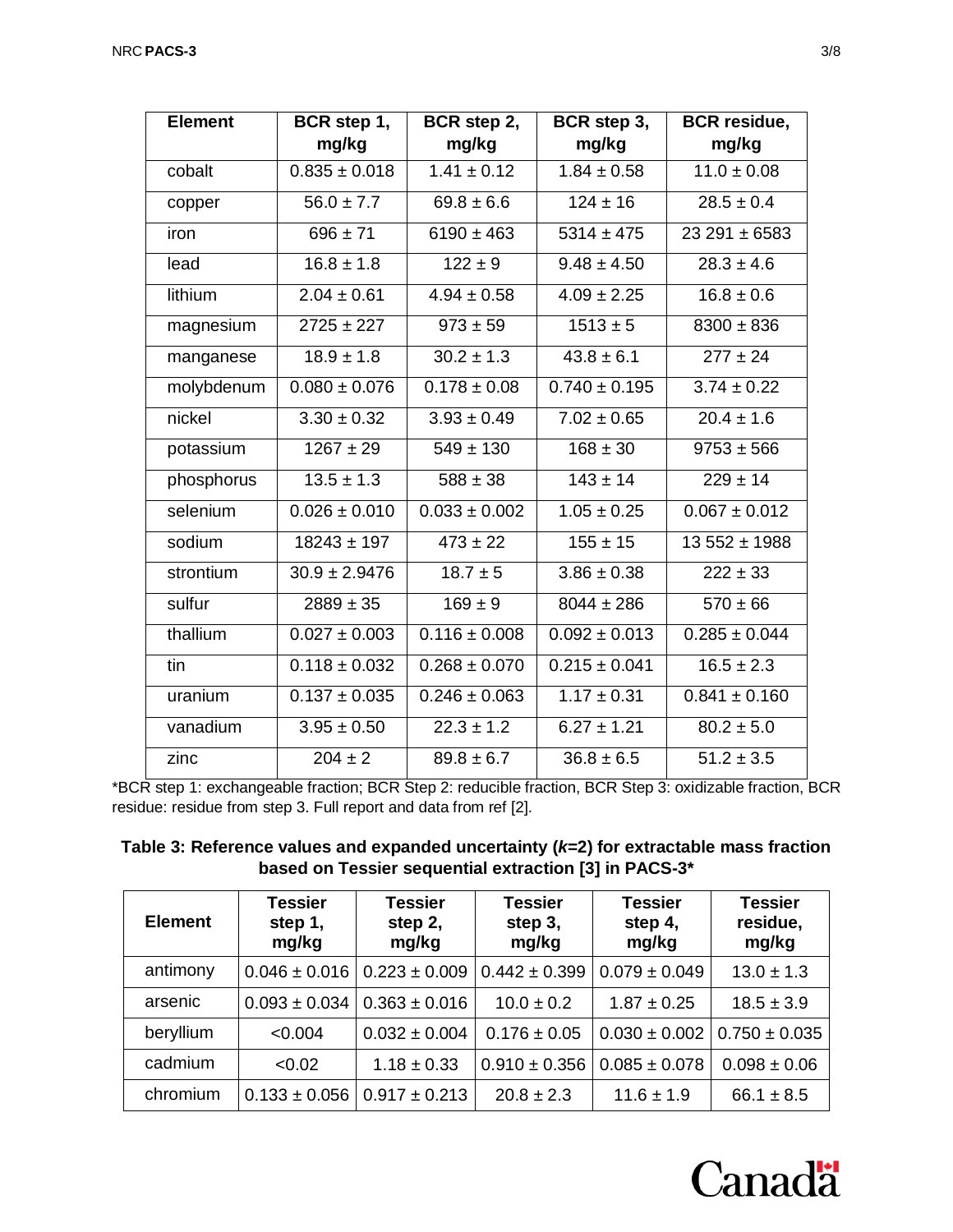| <b>Element</b> | Tessier<br>step 1,<br>mg/kg | <b>Tessier</b><br>step 2,<br>mg/kg | <b>Tessier</b><br>step 3,<br>mg/kg | <b>Tessier</b><br>step 4,<br>mg/kg | <b>Tessier</b><br>residue,<br>mg/kg |
|----------------|-----------------------------|------------------------------------|------------------------------------|------------------------------------|-------------------------------------|
| copper         | $4.15 \pm 0.83$             | $27.8 \pm 7.5$                     | $20.6 \pm 4.2$                     | $223 \pm 21$                       | $42.2 \pm 5.3$                      |
| iron           | $4.05 \pm 3.31$             | $340 \pm 214$                      | $7353 \pm 421$                     | $4907 + 539$                       | $24482 \pm 327$                     |
| lead           | $0.919 \pm 0.330$           | $37.5 \pm 12.3$                    | $118 \pm 26$                       | $22.9 \pm 2.4$                     | $36.1 \pm 8.2$                      |
| lithium        | $0.518 \pm 0.012$           | $0.277 \pm 0.083$                  | $7.76 \pm 0.88$                    | $2.37 \pm 0.03$                    | $19.3 \pm 4.9$                      |
| manganese      | $2.33 \pm 0.27$             | $6.55 \pm 1.31$                    | $49.3 \pm 8.0$                     | $38.2 \pm 1.3$                     | $299 \pm 39$                        |
| nickel         | $0.247 \pm 0.080$           | $1.40 \pm 0.07$                    | $10.6 \pm 2.5$                     | $4.55 \pm 0.73$                    | $24.7 \pm 4.2$                      |
| selenium       | $0.024 \pm 0.008$           | $0.039 \pm 0.011$                  | < 0.02                             | $0.888 \pm 0.254$                  | $0.232 \pm 0.005$                   |
| strontium      | $28.1 \pm 2.5$              | $11.3 \pm 1.9$                     | $15.1 \pm 1.2$                     | $4.08 \pm 0.28$                    | $174 \pm 103$                       |
| tin            | < 0.01                      | < 0.01                             | $1.89 \pm 0.10$                    | < 0.01                             | $24.4 \pm 7.9$                      |
| uranium        | < 0.01                      | $0.584 \pm 0.047$                  | $0.555 \pm 0.211$                  | $0.328 \pm 0.284$                  | $1.17 \pm 0.27$                     |
| vanadium       | $0.273 \pm 0.310$           | $0.591 \pm 0.207$                  | $38.3 \pm 5.5$                     | $4.14 \pm 0.48$                    | $95.9 \pm 19.1$                     |
| zinc           | $17.2 \pm 1.2$              | $140 \pm 19$                       | $168 \pm 38$                       | $33.4 \pm 3.4$                     | $72.0 \pm 10.2$                     |

\*Tessier step 1: exchangeable fraction; Tessier step 2: carbonate bound fraction; Tessier step 3: Fe-Mn oxide bound fraction; Tessier step 4: organic matter and sulfide bound fraction, Tessier residue: residue from step 4. Full report and data from ref [3].

#### **International recognition of measurement capability**

The measurement capabilities supporting these results are registered at the Calibration and Measurement Capabilities (CMC) database of the Bureau international des poids et mesures (BIPM) indicating recognition of the measurement certificates by National Metrology Institutes (NMIs) participating in the Mutual Recognition Arrangement (MRA) with the corresponding identifiers. Lists of all registered measurement capabilities in a water matrix can be found in the BIPM database at [https://www.bipm.org/kcdb/.](https://www.bipm.org/kcdb/)

#### **Certified values**

Certified values are considered to be those for which the NRC has the highest confidence in accuracy and that all known and suspected sources of bias have been taken into account and are reflected in the stated expanded uncertainties. Certified values are the best estimate of the true value and uncertainty.

#### **Reference values**

Reference values are those for which insufficient data are available to provide a comprehensive estimate of uncertainty.

#### **Information values**

Information values are those for which insufficient data are available to provide any estimate of uncertainty.

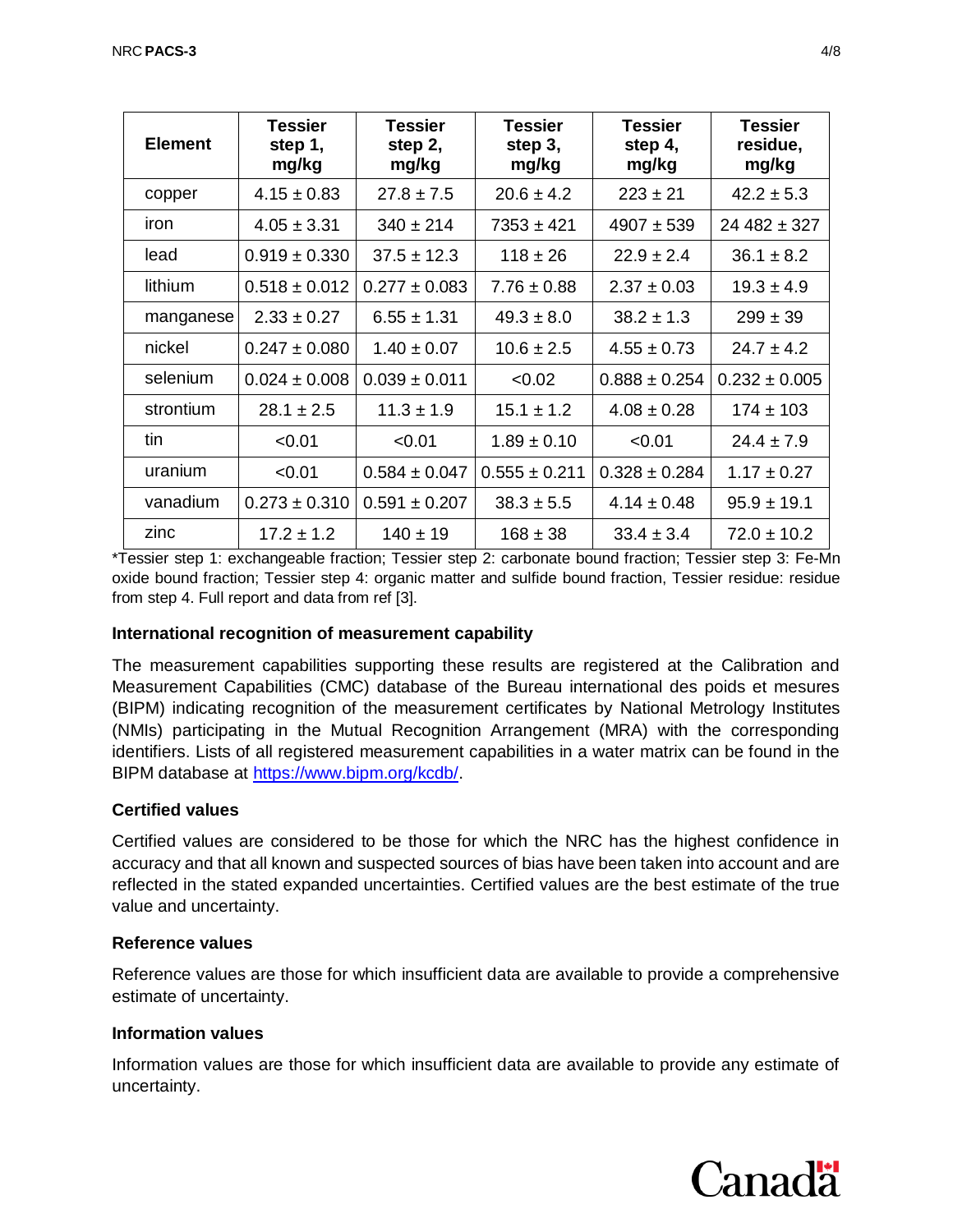#### **Intended use**

This reference material is primarily intended for use in the calibration of procedures and the development of methods for the determination of trace and matrix constituents for total and extractable metal content in marine sediments and materials with similar matrices. A minimum sample mass of 250 mg is recommended.

# **Storage and sampling**

It is recommended that the material be stored in a cool, clean location. Each bottle is packaged in a trilaminate foil pouch which serves as an impermeable barrier to mercury vapour. Under conditions of high ambient levels of mercury vapour, mercury is able to penetrate the plastic cap of the bottle, thereby potentially contaminating the contents. The bottle contents should be well mixed by rotation and shaking prior to use, and tightly closed immediately thereafter. Certified values are based on a minimum 250 mg sub-sample from the bottle. To ensure the stability of the butyltin compounds in PACS-3, it is necessary to store the material at a temperature of 4  $\rm{°C}$  or lower.

# **Instructions for drying**

Although initially free from moisture following the freeze drying, the materials have adsorbed moisture during subsequent operations. A designated sample aliquot should be dried to a constant mass for moisture determination. Drying for several hours at 105  $\degree$ C is recommended as a relatively simple method to achieve a dry mass for most purposes. The moisture content in PACS-3 is approx. 0.02 g/g.

#### **Preparation of material**

PACS-3 was collected from Esquimalt harbour, B.C. All were freeze dried, screened to pass a No. 120 (125 μm) screen, blended and bottled by Institute staff using the facilities of the Canada Centre for Mineral and Energy Technology in Ottawa. After bottling, the samples were radiation sterilized with a minimum dose of 25 kGy by Nordion Gamma Centre of Excellence (Laval, QC, Canada) to minimize any effects from biological activity.

#### **Stability**

The predecessor CRM, PACS-2, has been periodically analyzed for more than ten years and found to be both physically and chemically stable over this time interval. We expect similar results for PACS-3. Uncertainty components for long and short term stability were considered negligible and are thus not included in the uncertainty budget.

#### **Homogeneity**

PACS-3 was tested for homogeneity at NRC. Results from sub-samples (250 mg) were evaluated using the DerSimonian-Laird random effects model and included in the calculation of the certified values [4].

#### **Uncertainty**

Included in the overall combined uncertainty estimate  $(u<sub>c</sub>)$  are uncertainties in the batch characterization (*u*char), uncertainties related to possible between-bottle variation (*u*hom), and uncertainties related to inconsistency between the various measurement methods ( $u_{\text{method}}$ ). The latter is estimated as the heterogeneity in the random effects model fitted to the results of

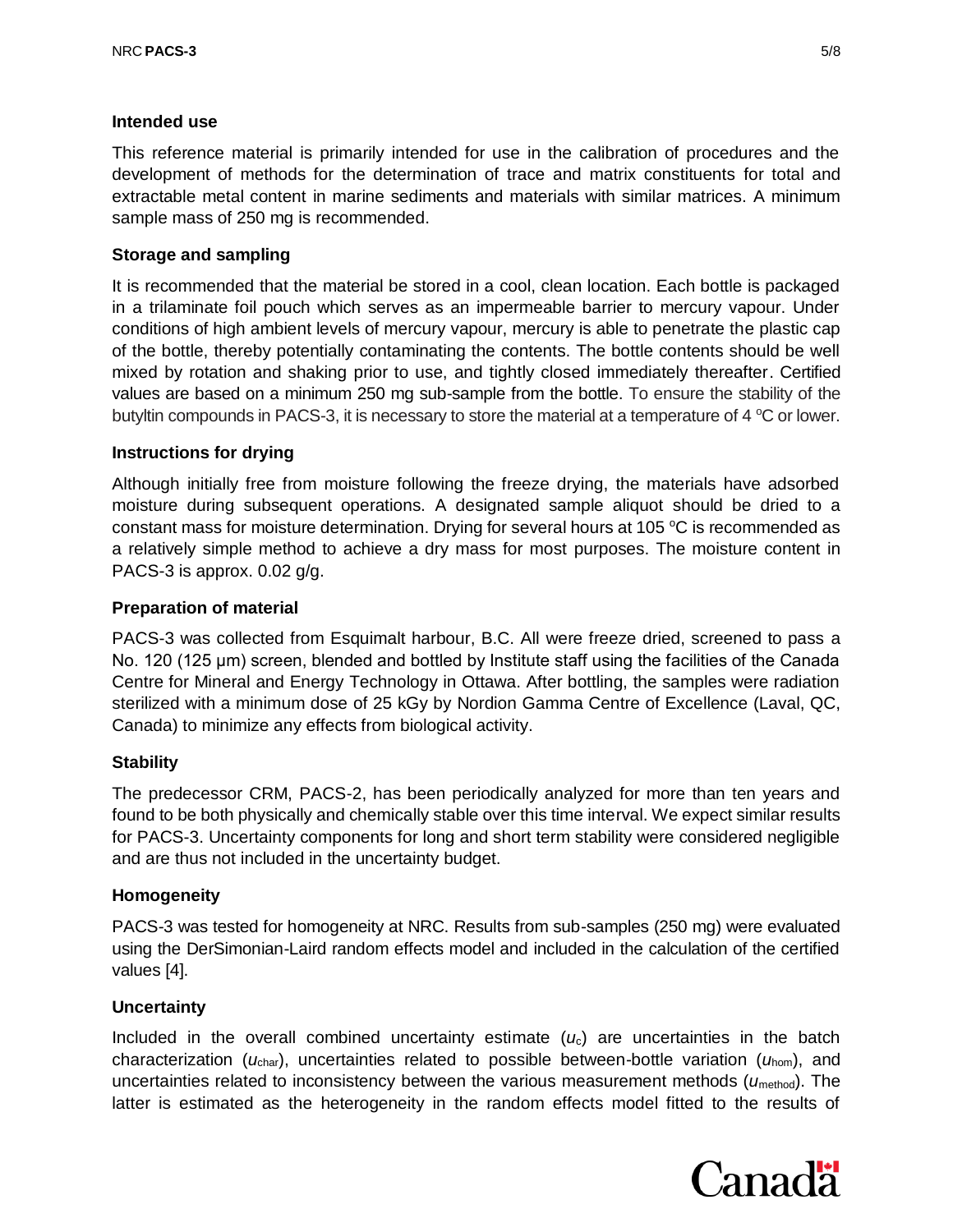individual methods, also known as the dark uncertainty [5,6]. Expressed as standard uncertainties, these components are listed in Table 4.

| <b>Element</b>       | $U_c$ ,<br>mg/kg | $U_{\rm char}$<br>mg/kg | $U_{\text{hom}}$<br>mg/kg | Umethod,<br>mg/kg |
|----------------------|------------------|-------------------------|---------------------------|-------------------|
| aluminium            | 600              | 500                     | 300                       | $\overline{0}$    |
| antimony             | 1.1              | 1.0                     | 0.4                       | 0.0               |
| arsenic              | 1.2              | 1.0                     | 0.6                       | 0.0               |
| beryllium            | 0.06             | 0.04                    | 0.05                      | 0.00              |
| cadmium              | 0.08             | 0.07                    | 0.03                      | 0.00              |
| calcium              | 600              | 600                     | 100                       | $\mathbf 0$       |
| chromium             | 2.0              | 1.4                     | 1.4                       | 0.0               |
| copper               | $\overline{5}$   | $\overline{4}$          | 3                         | $\mathbf 0$       |
| iron                 | 320              | 180                     | 270                       | $\overline{0}$    |
| lead                 | 3.7              | 2.3                     | 2.9                       | 0.0               |
| lithium              | 2.1              | 0.6                     | 0.7                       | 1.9               |
| magnesium            | 290              | 280                     | 80                        | $\mathbf 0$       |
| manganese            | 8                | 5                       | $\overline{1}$            | 6                 |
| mercury              | 0.18             | 0.16                    | 0.09                      | 0.00              |
| nickel               | 1.1              | 0.8                     | 0.8                       | 0.0               |
| phosphorus           | 22               | 22                      | 3                         | $\overline{0}$    |
| potassium            | 200              | 100                     | 80                        | 160               |
| silicon              | 17 000           | 17 000                  | 1000                      | $\mathbf 0$       |
| silver               | 0.04             | 0.01                    | 0.04                      | 0.00              |
| sodium               | 17 000           | 1700                    | 400                       | $\overline{0}$    |
| strontium            | 5                | $\overline{2}$          | $\overline{4}$            | 3                 |
| sulfur               | 2200             | 2200                    | 100                       | $\mathbf 0$       |
| tin                  | 1.1              | 1.0                     | 0.5                       | 0.0               |
| titanium             | 90               | 90                      | 30                        | $\mathbf 0$       |
| vanadium             | $\overline{4}$   | $\overline{4}$          | $\mathbf{1}$              | $\overline{0}$    |
| zinc                 | 6                | 5                       | $\overline{4}$            | $\overline{0}$    |
| monobutyltin (as Sn) | 0.11             | 0.04                    | 0.10                      | 0.00              |
| dibutyltin (as Sn)   | 0.019            | 0.014                   | 0.013                     | 0.000             |
| tributyltin (as Sn)  | 0.03             | 0.02                    | 0.02                      | 0.00              |

**Table 4: Uncertainty Components for mass fraction of total metals in PACS-3**

#### **Metrological traceability**

Results presented in this certificate are traceable to the SI through gravimetrically prepared standards of established purity, CRMs and international measurement intercomparisons. As such, PACS-3 serves as suitable reference material for laboratory quality assurance programs, as outlined in ISO/IEC 17025.

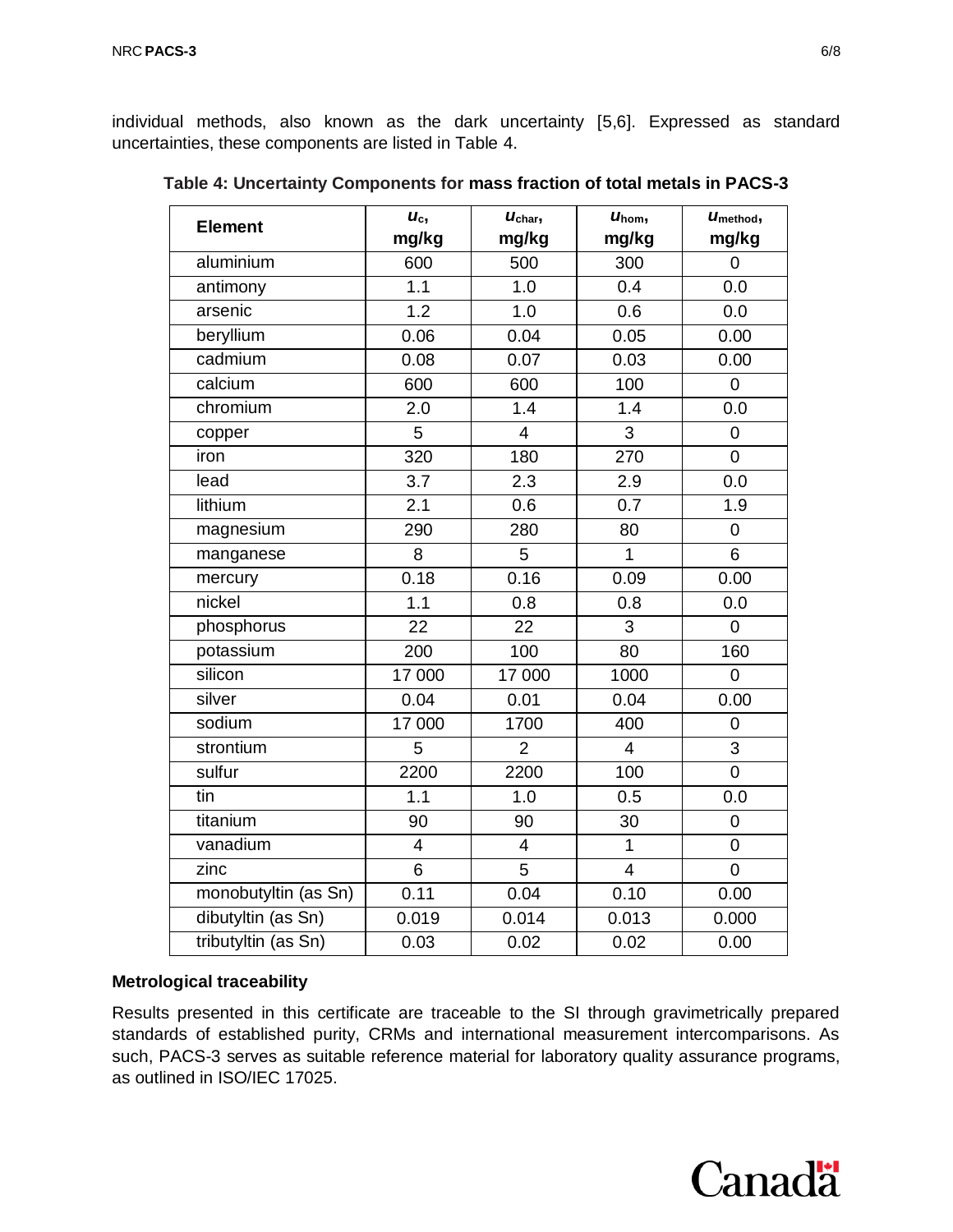# **Quality Management System (ISO 17034, ISO/IEC 17025)**

This material was produced in compliance with the NRC Metrology Quality Management System, which conforms to the requirements of ISO 17034 and ISO/IEC 17025. The Metrology Quality Management System supporting NRC Calibration and Measurement Capabilities, as listed in the *Bureau international des poids et mesures* (BIPM) Key Comparison Database [\(kcdb.bipm.org/\)](http://kcdb.bipm.org/), has been reviewed and approved under the authority of the Inter-American Metrology System (SIM) and found to be in compliance with the expectations of the *Comité international des poids et mesures* (CIPM) Mutual Recognition Arrangement. The SIM approval is available upon request.

# **Updates**

Users should ensure that the certificate they have is current. Our website at [www.nrc.gc.ca/crm](http://www.nrc.gc.ca/crm) will contain any new information.

# **References**

- 1. Evaluation of measurement data: Guide to the expression of uncertainty in measurement JCGM100:2008.
- 2. Kumkrong P, Mercier PHJ, Pihilligawa IG , Mihai O, Tyo DD, Cindy J, Kingston DM, Mester Z (2021) Determination of 27 metals in HISS-1, MESS-4 and PACS-3 marine sediment certified reference materials by the BCR sequential extraction. *Talanta*, 221: 121543 <https://doi.org/10.1016/j.talanta.2020.121543>
- 3. Kumkrong P, Mihai O, Mercier PHJ, Pihilligawa IG, Tyo DD, Mester Z (2021) Tessier sequential extraction on 17 elements from three marine sediment certified reference materials (HISS-1, MESS-4, and PACS-3). *Analytical and Bioanalytical Chemistry* 413: 1047-1057<https://doi.org/10.1007/s00216-020-03063-z>
- 4. DerSimonian R, Laird N (1986) Meta-analysis in clinical trials. *Controlled Clinical Trials*, 7: 177- 188. [https://doi.org/10.1016/0197-2456\(86\)90046-2](https://doi.org/10.1016/0197-2456(86)90046-2)
- 5. Possolo A, Toman B (2007) Assessment of measurement uncertainty via observation equations. *Metrologia*, 44: 464-475. <https://doi.org/10.1088/0026-1394/44/6/005>
- 6. Thompson M, Ellison SLR (2011) Dark uncertainty. *Accreditation and Quality Assurance*, 16: 483-487. <https://doi.org/10.1007/s00769-011-0803-0>

# **Cited by**

A list of scientific publications citing PACS-3 RM can be found a[t doi.org/10.4224/crm.2013.pacs-3.](https://doi.org/10.4224/crm.2013.pacs-3)

#### **Authorship**

Scott Willie<sup>1</sup>, Victor Boyko<sup>1</sup>, Christine. Brophy<sup>1</sup>, Vincent Clancy<sup>1</sup>, Indu Gedara Pihillagawa<sup>1</sup>, Patricia Grinberg<sup>1</sup>, Paramee Kumkrong<sup>1</sup>, Patrick H.J. Mercier<sup>1</sup>, Ovi Mihai<sup>1</sup>, Daniel D. Tyo<sup>1</sup>, Cindy Jiang<sup>1</sup>, David M. Kingston<sup>1</sup>, Paulette Maxwell<sup>1</sup>, Juris Meija<sup>1</sup>, Zoltan Mester<sup>1,</sup> Ralph Sturgeon<sup>1</sup>, Lu Yang<sup>1</sup>.

<sup>1</sup> National Research Council Canada, 1200 Montreal Rd, Ottawa ON K1A 0R6, Canada

#### **Citation**

Willie S, Boyko V, Brophy C, Clancy V, et al. PACS-3: Marine Sediment Certified Reference Material for total and extractable Metal content. Ottawa: National Research Council Canada; 2013. Available from: [doi.org/10.4224/crm.2013.pacs-3.](https://doi.org/10.4224/crm.2013.pacs-3)